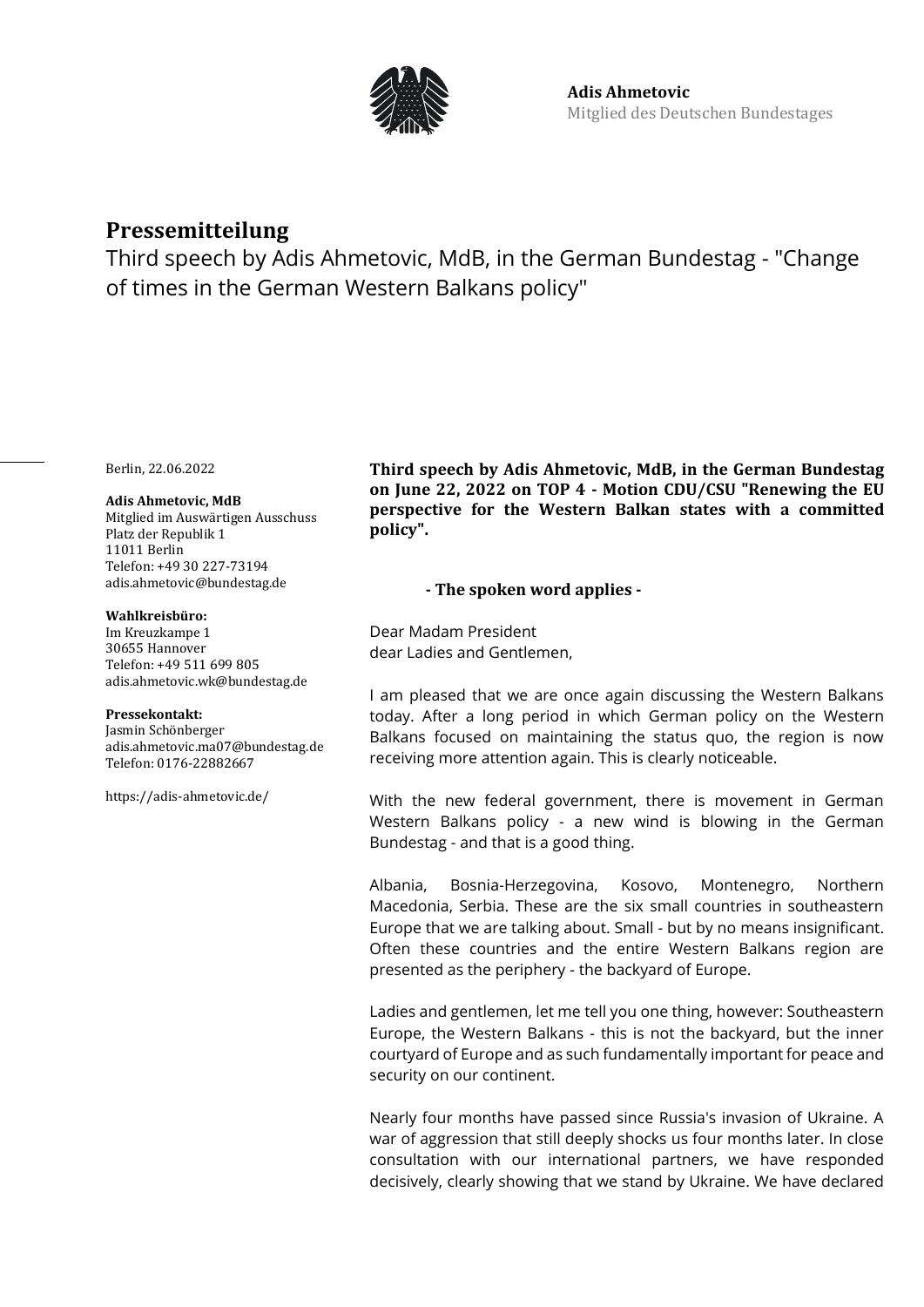



a "turning point in time" and this also means a turning point in Germany's Western Balkans policy.

The European Union is one of the most successful peace projects in history - a guarantor of peace, freedom and progress for its members. It is therefore our responsibility to now actively promote the rapprochement of the Western Balkans with the EU. Now is the historic moment: we must support the Western Balkan countries on their way into the EU!

What will happen if we fail to do so and continue to neglect the region is already evident:

Third countries such as China, the United Arab Emirates and, indeed, Russia have long recognized the EU's hesitancy as a geostrategic and economic opportunity. For years, they have been expanding their autocratic influence and filling the power vacuum left by the EU in Southeastern Europe.

It should worry us when state presidents from the region are courted in St. Petersburg and there is talk of friendly relations.

It should worry us when the Russian ambassador to Bosnia and Herzegovina threatens the country if it joins NATO.

It is not too late, but we must take action now.

It is not only the war in Ukraine and the pushing back of these third countries that create the current window of opportunity, but also the consent of the population. A majority of the people in the Western Balkans are still in favor of EU accession! However, they have been waiting for a long time - in some cases too long - and are disappointed by the stagnating accession process.

Ladies and gentlemen, it should be clear to all of us that without rapid progress in the EU accession negotiations, this support for the EU in the Western Balkans will collapse and the European spirit will be extinguished.

North Macedonia is a significant example of this: On its way into the EU in 2019, the country peacefully settled a years-long name dispute with Greece. An outstanding historical achievement! When accession negotiations to the EU were then to begin in 2020, Bulgaria used its veto, arguing that North Macedonia should recognize its Bulgarian roots. Dear colleagues: Such blocking behavior harms the EU!